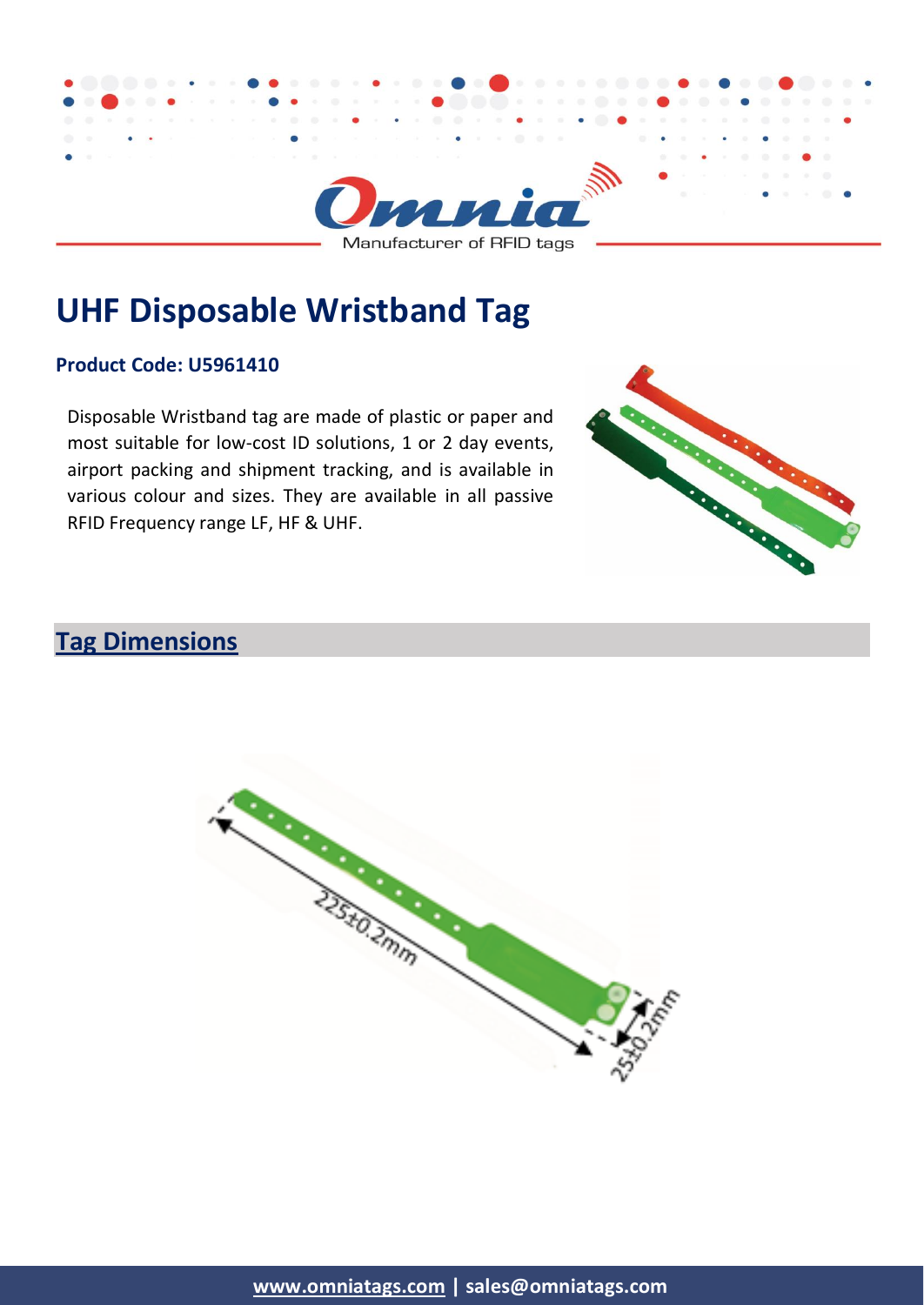| <b>Electrical Specifications</b>             |                                                                                                                         |  |
|----------------------------------------------|-------------------------------------------------------------------------------------------------------------------------|--|
| Air Interface Protocol                       | ISO/IEC 18000-6C, EPC Global C1G2                                                                                       |  |
| <b>Operational Frequency</b>                 | 865 - 868 MHz or 902 - 928 MHz                                                                                          |  |
| Chip**                                       | Alien Higgs-3                                                                                                           |  |
| <b>Memory Configuration</b>                  | EPC-96 bits, extendible to 480bits                                                                                      |  |
|                                              | TID - 96 bits unalterable unique                                                                                        |  |
|                                              | User memory - 512 bits                                                                                                  |  |
|                                              | Access password - 32 bits                                                                                               |  |
|                                              | Kill password $-32$ bits                                                                                                |  |
| Read Range*                                  | On wrist - Up to 0.5m on Fixed Reader with Linear Antenna<br>Off Metal- Up to 3.0 m on Fixed Reader with Linear Antenna |  |
| Operating temperature                        | -40 $^{\circ}$ C to +70 $^{\circ}$ C                                                                                    |  |
| Storage temperature                          | -40 $^{\circ}$ C to +70 $^{\circ}$ C                                                                                    |  |
| Ingress protection<br>rating                 | <b>IP67</b>                                                                                                             |  |
| Attachment***                                | Lock                                                                                                                    |  |
| Applicable surface                           | Human Wrist                                                                                                             |  |
| <b>Physical and Mechanical Specification</b> |                                                                                                                         |  |

| Chamical Desistance      |                            |
|--------------------------|----------------------------|
| <b>Quality Assurance</b> | 100% reader tested         |
| Encasement               | <b>PVC</b>                 |
| Colour**                 | Green                      |
| Weight                   | 2g                         |
| <b>Dimensions</b>        | $225 \times 25 \pm 0.2$ mm |

#### **Chemical Resistance**

Resistant to continuous exposure to salt water for 2 hours Resistant to continuous exposure to motor oil for 2 hours Additionally, abrasion resistant against HCL and IPA